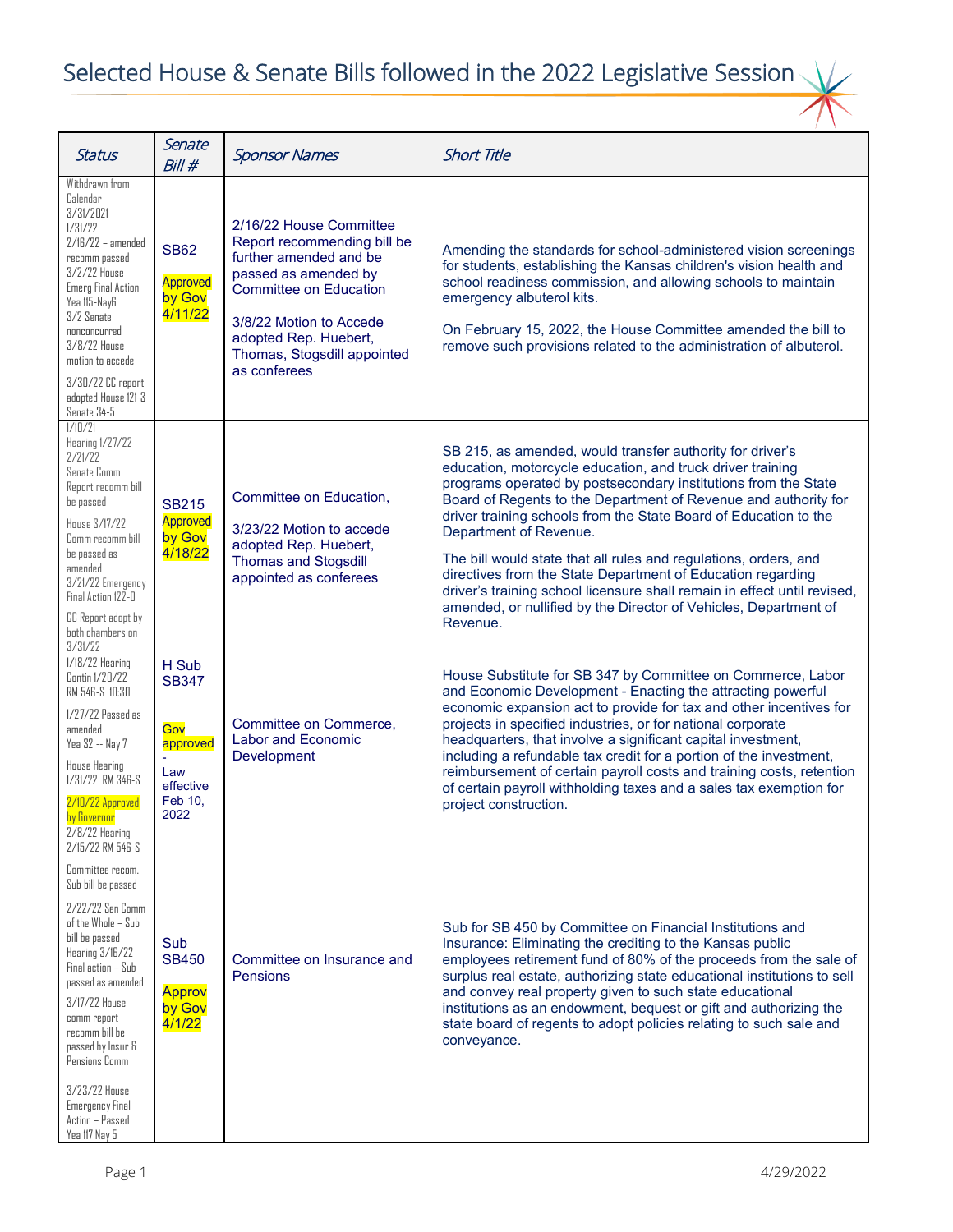| 2/8/22<br>Hearing 3/9/22<br>Hearing 3/18 Comm<br>Report recomm bill<br>be passed as<br>3/21/22 Comm of<br>Whole recomm pass<br>3/22/22 Final<br>Action Passed 23-16<br>3/22/22 House<br>Referred to Comm<br>on K-12 Education<br>Budget | <b>SB455</b>                                          | Committee on K-12 Education<br>Budget,<br>Also in Sub for HB2615                                                                                                                                          | Allowing K-12 students to transfer to and attend school in any<br>school district in the state.<br>SB 455, as amended, would establish a transfer system for<br>nonresident students between unified school districts based upon<br>the student capacity of each unified school district.                                                                                                                                                                                                                                                                                                                                                                                                                                                                                                                                                                                                                                                                                                                                                                                                                                                                                                                                                                                                                                                                                                                                                            |
|-----------------------------------------------------------------------------------------------------------------------------------------------------------------------------------------------------------------------------------------|-------------------------------------------------------|-----------------------------------------------------------------------------------------------------------------------------------------------------------------------------------------------------------|------------------------------------------------------------------------------------------------------------------------------------------------------------------------------------------------------------------------------------------------------------------------------------------------------------------------------------------------------------------------------------------------------------------------------------------------------------------------------------------------------------------------------------------------------------------------------------------------------------------------------------------------------------------------------------------------------------------------------------------------------------------------------------------------------------------------------------------------------------------------------------------------------------------------------------------------------------------------------------------------------------------------------------------------------------------------------------------------------------------------------------------------------------------------------------------------------------------------------------------------------------------------------------------------------------------------------------------------------------------------------------------------------------------------------------------------------|
| 3/22/22<br>Hearing 3/28<br>Rm 546-S 1:30 pm<br>3/30/22 House<br>Received and<br>introducted                                                                                                                                             | <b>SB577</b><br><b>New</b><br>Sub for<br><b>SB563</b> | <b>Committee on Redistricting</b><br><b>SBOE redistricting was put into</b><br>Sub for SB563<br>Passed both chambers and<br>was enrolled and presented to<br>Gov on April 8, 2022 (April 25,<br>$2022$ ). | Proposing state board of education redistricting plan Apple 7.                                                                                                                                                                                                                                                                                                                                                                                                                                                                                                                                                                                                                                                                                                                                                                                                                                                                                                                                                                                                                                                                                                                                                                                                                                                                                                                                                                                       |
| 4/26/22                                                                                                                                                                                                                                 | <b>SB578</b>                                          | Committee<br>Ways<br>on<br>and<br>Means,                                                                                                                                                                  | Reconciling conflicting amendments to certain statutes.                                                                                                                                                                                                                                                                                                                                                                                                                                                                                                                                                                                                                                                                                                                                                                                                                                                                                                                                                                                                                                                                                                                                                                                                                                                                                                                                                                                              |
| 4/29/22                                                                                                                                                                                                                                 | <b>SB579</b>                                          | Committee on Federal and<br>State Affairs,                                                                                                                                                                | Establishing the homegrown Kansas leadership program to provide<br>tuition assistance for individuals who earn a teaching degree or a<br>master's degree in education and agree to teach in Kansas after<br>earning such degree.                                                                                                                                                                                                                                                                                                                                                                                                                                                                                                                                                                                                                                                                                                                                                                                                                                                                                                                                                                                                                                                                                                                                                                                                                     |
| 4/29/22                                                                                                                                                                                                                                 | <b>SB580</b>                                          | Committee on Federal and<br>State Affairs,                                                                                                                                                                | Establishing an accelerated teacher training program.                                                                                                                                                                                                                                                                                                                                                                                                                                                                                                                                                                                                                                                                                                                                                                                                                                                                                                                                                                                                                                                                                                                                                                                                                                                                                                                                                                                                |
| <b>Status</b>                                                                                                                                                                                                                           | House<br>Bill #                                       | <b>Sponsor Names</b>                                                                                                                                                                                      | <b>Short Title</b>                                                                                                                                                                                                                                                                                                                                                                                                                                                                                                                                                                                                                                                                                                                                                                                                                                                                                                                                                                                                                                                                                                                                                                                                                                                                                                                                                                                                                                   |
| 4/28/22<br>Conference<br><b>Committee Report</b><br>was adopted<br>Yea 114 Nay 3<br><b>Approved</b><br>4/29/22                                                                                                                          | HB2106                                                | Committee on Taxation,                                                                                                                                                                                    | Beginning January 1, 2023, the bill would reduce the state sales and<br>compensating use tax rate on food and food ingredients from 6.5<br>percent to 4.0 percent. The rate would be further reduced to 2.0<br>percent on January 1, 2024, and to 0.0 percent on January 1, 2025.<br>"Food and food ingredients" would be defined to include bottled<br>water, candy, dietary supplements, soft drinks, and food sold<br>through vending machines and to exclude alcoholic beverages,<br>tobacco, and most prepared foods.                                                                                                                                                                                                                                                                                                                                                                                                                                                                                                                                                                                                                                                                                                                                                                                                                                                                                                                           |
| 3/23/22<br><b>Enrolled -</b><br>Law effective<br><b>July 1, 2022</b>                                                                                                                                                                    | HB2239                                                | <b>Committee on Assessment and</b><br>Taxation.                                                                                                                                                           | Providing tax credits for graduates of aerospace and aviation-related<br>educational programs and employers of program graduates, school<br>and classroom supplies purchased by teachers, contributions to<br>community colleges and technical colleges, qualified railroad track<br>maintenance expenditures of short line railroads and associated rail<br>siding owners or lessees and expanding eligibility, amount and<br>transferability of the research and development tax credit, providing<br>homestead property tax refunds from the income tax refund fund to<br>certain persons based on the increase in property tax over the base<br>year property tax amount, providing for an additional personal<br>income tax exemption for 100% disabled veterans, establishing the<br>salt parity act to allow pass-through entities to elect to pay state<br>income tax at the entity level, establishing a checkoff for<br>contributions to the Kansas historic site fund, establishing a revenue<br>neutral rate complaint process for tax levies, authorizing the county<br>clerk to limit the amount of ad valorem taxes to be levied in certain<br>circumstances, establishing a deadline for budgets to be filed with<br>the director of accounts and reports, requiring roll call votes and<br>publication of information to exceed the revenue neutral rate,<br>classifying certain agritourism activities and zoos as land devoted to |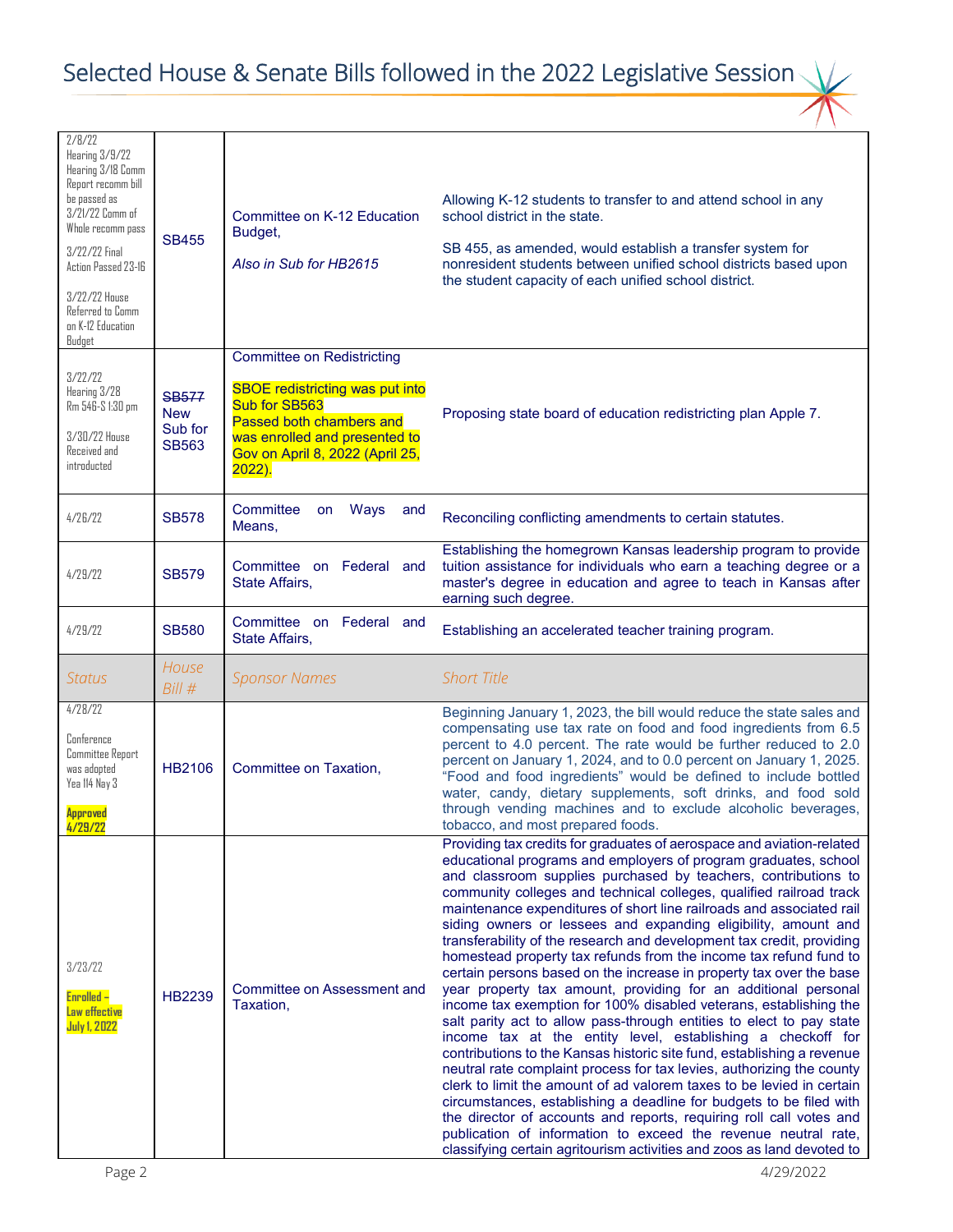Selected House & Senate Bills followed in the 2022 Legislative Session

|                                                                                                                                                                                                                                                                                                                                                                                                                                                                                                                       |                      |                                                                                                                                                                                                                                                                   | agricultural use, classifying land devoted to agriculture that is subject<br>to the federal grassland conservation reserve program as grassland,<br>establishing a property tax exemption for antique utility trailers,<br>allowing for the proration of value when certain personal property is<br>acquired or sold prior to September 1 of any tax year, providing for<br>the exemption of inventory and work-in-progress machinery and<br>equipment for telecommunications machinery and equipment,<br>increasing the extent of exemption for residential property from the<br>statewide school levy, providing for abatement or credit of property<br>tax for buildings and improvements destroyed or substantially<br>destroyed by natural disaster, providing a sales tax exemption for<br>certain fencing and for reconstructing, repairing or replacing certain<br>fencing damaged or destroyed by a wildfire, flood, tornado or other<br>natural disaster, excluding separately stated delivery charges from<br>sales or selling price, removing the expiration on manufacturer cash<br>rebates on motor vehicles, providing countywide retailers' sales tax<br>authority for Wilson county, requiring disclosure of distribution of<br>revenues on countywide retailers' sales tax ballot proposals,<br>validating the election held to approve a retailers' sales tax levy by<br>the city of Latham, extending the time period for eligibility in the loan<br>repayment program and the income tax credit for rural opportunity<br>zones, enacting the Gage park improvement authority act and |
|-----------------------------------------------------------------------------------------------------------------------------------------------------------------------------------------------------------------------------------------------------------------------------------------------------------------------------------------------------------------------------------------------------------------------------------------------------------------------------------------------------------------------|----------------------|-------------------------------------------------------------------------------------------------------------------------------------------------------------------------------------------------------------------------------------------------------------------|-----------------------------------------------------------------------------------------------------------------------------------------------------------------------------------------------------------------------------------------------------------------------------------------------------------------------------------------------------------------------------------------------------------------------------------------------------------------------------------------------------------------------------------------------------------------------------------------------------------------------------------------------------------------------------------------------------------------------------------------------------------------------------------------------------------------------------------------------------------------------------------------------------------------------------------------------------------------------------------------------------------------------------------------------------------------------------------------------------------------------------------------------------------------------------------------------------------------------------------------------------------------------------------------------------------------------------------------------------------------------------------------------------------------------------------------------------------------------------------------------------------------------------------------------------------------------------------------------------------|
|                                                                                                                                                                                                                                                                                                                                                                                                                                                                                                                       |                      |                                                                                                                                                                                                                                                                   | providing for the creation of the Gage park improvement authority<br>and an election for the imposition of a countywide sales tax sales tax<br>within the boundaries of Shawnee county.                                                                                                                                                                                                                                                                                                                                                                                                                                                                                                                                                                                                                                                                                                                                                                                                                                                                                                                                                                                                                                                                                                                                                                                                                                                                                                                                                                                                                   |
| 1/10/22<br>Hearing 2/1/22<br>Hearing 2/1/22<br>2/17/22 Comm.<br>Recomm Sub bill be<br>passed<br>2/22/22 Comm of<br>the Whole - Passed<br>over and retain on<br>the calendar<br>2/23/22 With<br>drawn from calndar<br>3/1/22 Withdrawn<br>from Comm. Approp<br>and re-referred to<br>comm. Whole<br>Senate 3/10/22<br>Refereed to comm<br>on Education<br>3/17/22 Ed Comm<br>report recomm bill<br>be passed as<br>amended<br>3/23/22 Senate<br>Emergencey Final<br>Action - Sub<br>passed as amended<br>Yea 27 Nay 11 | Sub<br><b>HB2466</b> | <b>Committee on Education</b><br>3/29/22 Senate<br>Motion to accede adopted<br>Senator Baumgardner,<br>Erickson, Sykes appointed as<br>conferees<br>4/1/22 House / Senate<br><b>Conference Committee Report</b><br>agree to disagree adopted<br>4/28/22 Engrossed | Establishing the promoting advancement in computing knowledge<br>act to increase the availability of computer science education in<br>Kansas schools.<br>Sub. for HB 2466, as amended, would create the Promoting<br>Advancement in Computing Knowledge Act (PACK Act), the<br>Computer Science Pre-service Educator Program, and authorize<br>the State Board of Education to provide grants to high-quality<br>professional learning providers.                                                                                                                                                                                                                                                                                                                                                                                                                                                                                                                                                                                                                                                                                                                                                                                                                                                                                                                                                                                                                                                                                                                                                         |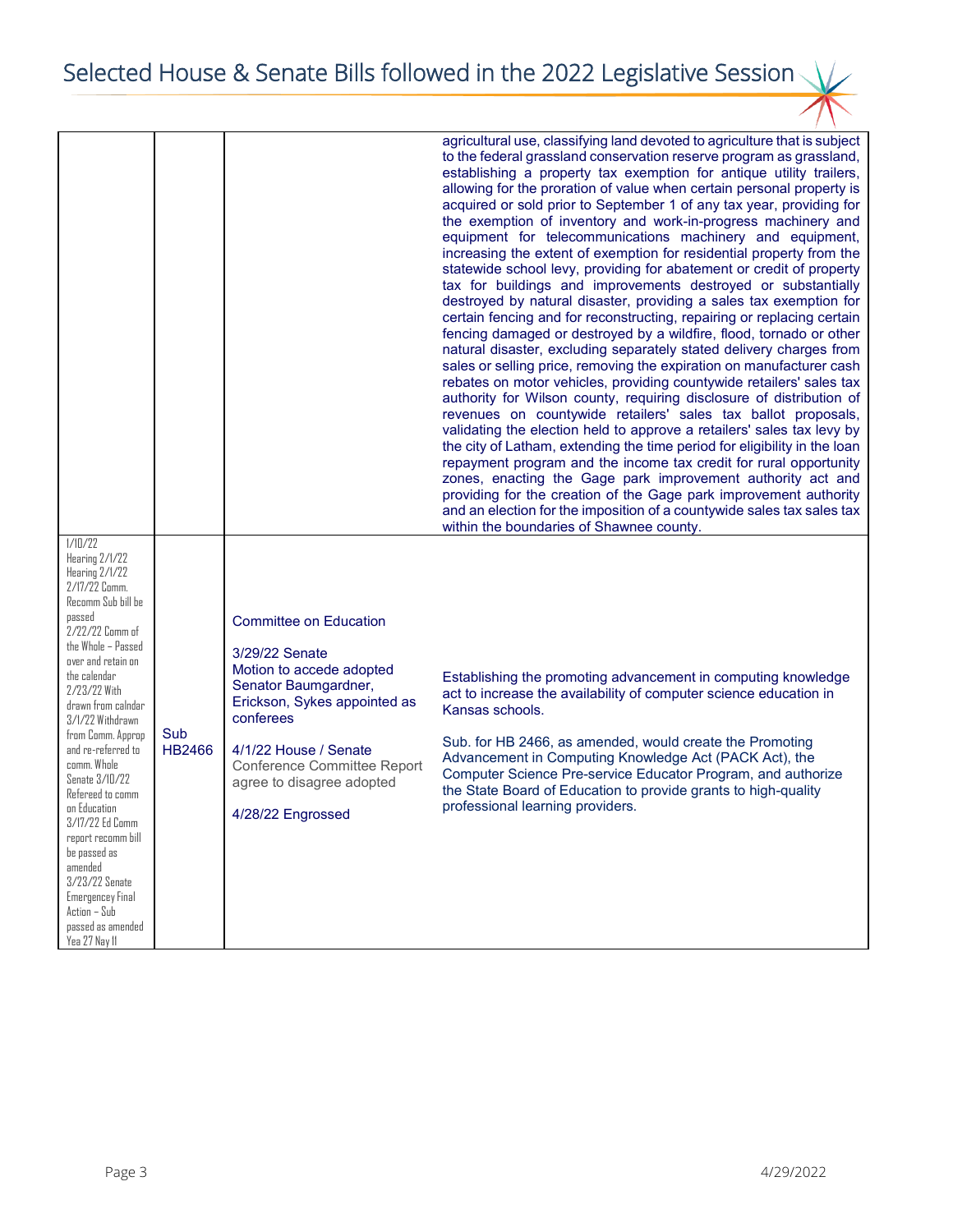| 1/20/22<br>Hearing 1/26/22<br>2/17/22 Comm<br>recomm Sub bill be<br>passed<br>2/23/22<br>Withdrawn from<br>Calendar<br>3/17/22 k-12 Ed<br>Budg Comm report<br>recomm sub bill be<br>passed<br>3/23/22 Final<br>Action - Sub<br>passed as amended<br>Yea 76 Nay 46<br>3/28/22 Senate<br>received &<br>introduced<br>3/29/22                                                                 | H Sub<br>for Sub<br>HB2512                                               | Committee on Committee on<br>Education                                                                                                                                                                                                                    | Substitute for Substitute for HB 2512 by Committee on K-12<br>Education Budget - Making appropriations for the Kansas state<br>department of education for FY 2022, FY 2023 and FY 2024,<br>establishing requirements relating to academic achievement and<br>third-grade literacy, authorizing credits to be earned through<br>alternative educational opportunities, requiring KSHSAA members<br>and employees to report child abuse and neglect, requiring boards<br>of education of school districts to consider district needs<br>assessments and academic assessments when approving district<br>budgets, authorizing part-time enrollment for certain students,<br>establishing an alternative graduation rate calculation for virtual<br>schools, providing virtual school state aid for credit deficient<br>students and amending the age of initial eligibility for the tax credit<br>for low income students scholarship program.                                                                                                                                                                                                                                                                                                                                                                                 |
|--------------------------------------------------------------------------------------------------------------------------------------------------------------------------------------------------------------------------------------------------------------------------------------------------------------------------------------------------------------------------------------------|--------------------------------------------------------------------------|-----------------------------------------------------------------------------------------------------------------------------------------------------------------------------------------------------------------------------------------------------------|------------------------------------------------------------------------------------------------------------------------------------------------------------------------------------------------------------------------------------------------------------------------------------------------------------------------------------------------------------------------------------------------------------------------------------------------------------------------------------------------------------------------------------------------------------------------------------------------------------------------------------------------------------------------------------------------------------------------------------------------------------------------------------------------------------------------------------------------------------------------------------------------------------------------------------------------------------------------------------------------------------------------------------------------------------------------------------------------------------------------------------------------------------------------------------------------------------------------------------------------------------------------------------------------------------------------------|
| 3/22/22<br>3/23/22 Senate<br>Final Action - Sub<br>passed<br>Yea 39 Nay O<br>Conf Comm met<br>3/29/22 Ilam 582N<br>$3/31/22$ House $/$<br>Senate adopts CC<br>report to agree to<br>disagree.                                                                                                                                                                                              | <b>MEGA</b><br><b>BILL</b><br>Sen<br>Sub for<br>Sub for<br><b>HB2567</b> | Committee on Ways and<br>Means,<br>3/29/22 Motion to accede<br>adopted Senator<br>Baumgardner, Erickson, Sykes<br>appointed as conferees<br>4/28/22 Conference<br><b>Committee Report was</b><br>adopted<br><b>Yea 75 Nay 45</b><br><b>Passed 4/29/22</b> | Senate Sub for Sub for HB 2567 - summary from Conference<br>Committee Report Brief agreed to on April 1--<br>Makes appropriations for KSDE for 2022, 2023, and 2024, makes<br>adjustments to KSEEA, and amends various provisions of law<br>related to K-12 Education. Includes: Parents bill of rights - amend<br>parent notification, consent on nonacademic student surveys and<br>exams; remove USD 207 from B&I calculation; amends federal<br>impact aid and establish Cap Improvement state aid fund; add<br>math supp virtual program-fee for service paid by USD; Grade level<br>proficiency in reading by Grade 3; use building needs assessment<br>in budget process and publish state assessments on district<br>website; amend the Student Achievement summary report<br>(performance accountability and longitudinal achievement); allow<br>Gr 6-12 students to earn course credits with an alternative educ<br>sponsoring entity; open enroll- transfer for nonresident students<br>based on capacity; compulsory school attendance law- allow PT<br>enrollment in public and private or home school; amend Virtual<br>School-diploma completion, funding per course, credits, grad rate;<br>TCLISSP will include age 7 or under; Kansas Promise Scholarship<br>Act (postsecondary); Kansas Hero Scholarship. |
| 2/3/22<br>Hearing 2/9/22<br>2/17/22 Comm<br>recomm bill be<br>passed<br>2/23/22<br>Withdrawn from<br>Calendar Referred<br>Comm Appropriat<br>3/1/22 Withdrawn<br>from Comm Approp<br>and rereferred to<br>comm of Whole<br>3/23/22<br><b>Emergency Final</b><br>Action - Passed as<br>amended<br>Yea 122 Nay D<br>3/28/22 Senate<br>received & intro<br>3/28/22 House<br>Engrossed 3/24/22 | <b>HB2596</b><br>was<br>moved<br>into<br>SB215                           | Committee on Education,                                                                                                                                                                                                                                   | Authorizing the board of education of a school district to contract<br>with transportation network companies to provide certain<br>transportation services.                                                                                                                                                                                                                                                                                                                                                                                                                                                                                                                                                                                                                                                                                                                                                                                                                                                                                                                                                                                                                                                                                                                                                                  |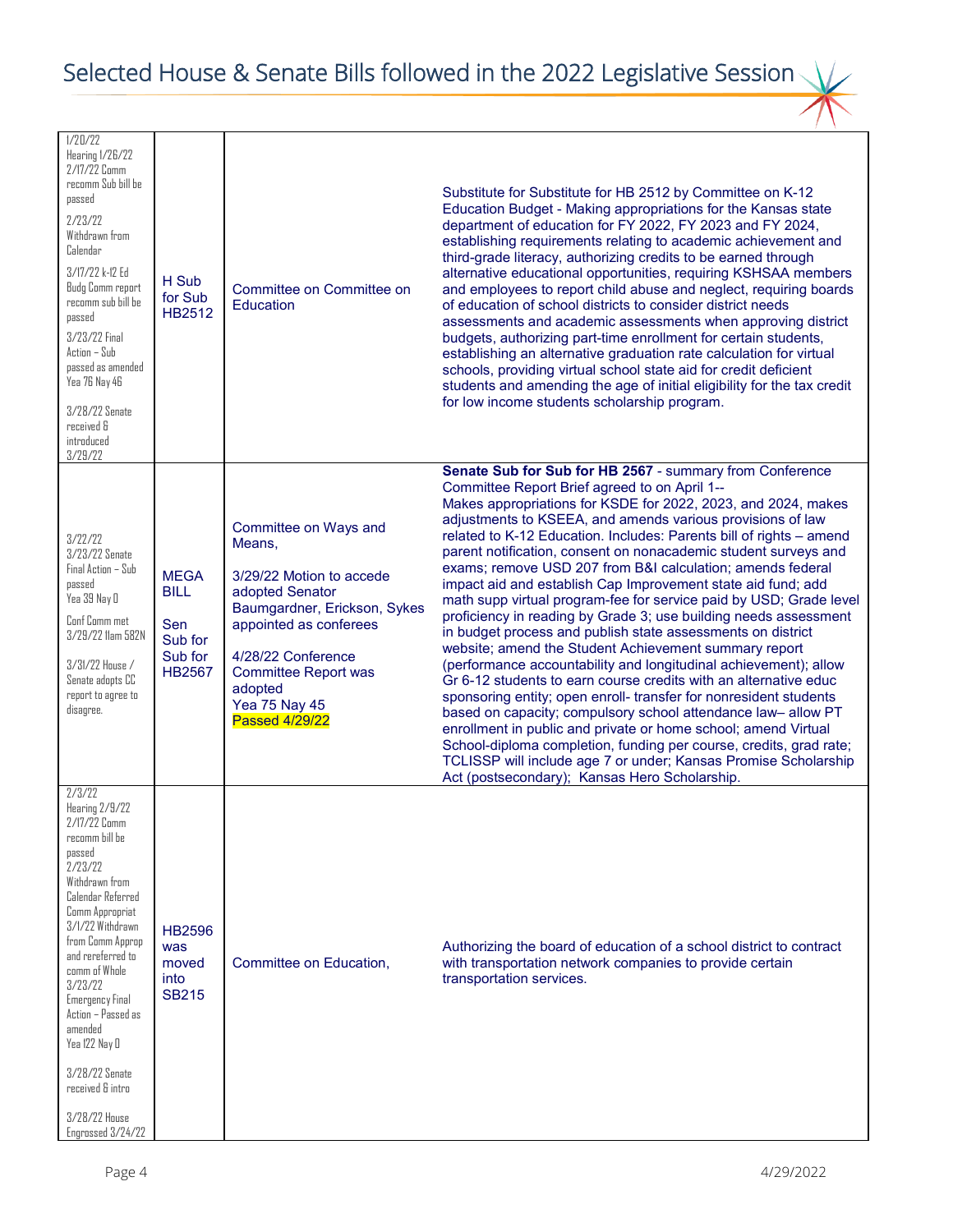| 3/23/22 Senate<br><b>Emergency Fianl</b><br>Action - Sub<br>passed<br>Yea 32 Nay 6<br>3/30/22<br>$4/1/22$ Senate<br>Conference comm<br>report available                                                                                                                                                                                | <b>SSub</b><br>for<br><b>HB2597</b> | <b>Committee on Assessment and</b><br>Taxation,<br>Mason<br>Rep.<br>appointed<br>to<br>replace Rep Highland on the<br>Conference committee                               | Senate Substitute for HB 2597 by Committee on Assessment and<br>Taxation - Establishing a property tax revenue neutral rate complaint<br>process, authorizing the county clerk to limit the amount of ad<br>valorem taxes to be levied in certain circumstances, establishing a<br>deadline for budgets to be filed with the director of accounts and<br>reports, requiring roll call votes and publication of information,<br>amending the definition of land devoted to agricultural use for<br>property tax purposes to include incidental agritourism activity and<br>zoos, providing for land devoted to agricultural use that is subject to<br>the federal grassland conservation reserve program to be classified<br>as grassland, establishing a property tax exemption for antique utility<br>trailers and allowing for the proration of value for property tax<br>purposes when certain personal property is acquired or sold prior to<br>September 1 of any tax year. |
|----------------------------------------------------------------------------------------------------------------------------------------------------------------------------------------------------------------------------------------------------------------------------------------------------------------------------------------|-------------------------------------|--------------------------------------------------------------------------------------------------------------------------------------------------------------------------|----------------------------------------------------------------------------------------------------------------------------------------------------------------------------------------------------------------------------------------------------------------------------------------------------------------------------------------------------------------------------------------------------------------------------------------------------------------------------------------------------------------------------------------------------------------------------------------------------------------------------------------------------------------------------------------------------------------------------------------------------------------------------------------------------------------------------------------------------------------------------------------------------------------------------------------------------------------------------------|
| 2/15/22<br>Hearing 2/16/22<br>2/22/22 H Comm<br>of the Whole - Be<br>passed Yea 121 all<br>3/1/22 Senate<br>received introduced<br>Hearing 3/10/22<br><b>Senate Hearing</b><br>3/14/22<br>Senate 3/16/22<br>Comm report<br>reomm bill be<br>passed as amended<br>3/23/22 Senate<br>Final Action -<br>Passed as amended<br>Yea 39 Nay O | <b>HB2703</b>                       | Committee on Commerce,<br>3/29/22 Senate Motion to<br>accede adopted Sen Erickson,<br>Dietrich, Holland appointed as<br>conferees<br><b>Approved by Governor 4/18/22</b> | Making changes to employment security law provisions regarding<br>the employment security fund and employer contribution rates, the<br>definition of employment to conform with federal law and various<br>updates to the my reemployment plan program, including making<br>the program mandatory with certain exceptions, and providing that<br>the secretary of commerce may require participation by claimants<br>in reemployment services.<br>HB 2703, as amended, would amend law related to unemployment<br>compensation regarding out-of-state reimbursing employers, fund<br>control tables, solvency and credit rate schedules, and the My<br>Reemployment Plan program.<br>The bill would expand the definition of employment in employment<br>security law to include services performed in the employ of any<br>state or political subdivision of a state. Current law limits it.                                                                                    |
| 2/16/22<br>Hearing 3/2/22<br>3/17/22 Tax Comm<br>report recomm bill<br>be passed as<br>amended                                                                                                                                                                                                                                         | <b>HB2711</b>                       | Committee on Taxation,                                                                                                                                                   | HB 2711, as amended, would make changes to law related to<br>sales and compensating use tax, food sales tax, and the food sales<br>tax credit. Sales Tax Rate: On July 1, 2022, reduce the state sales<br>and compensating use tax rate from 6.5 percent to 6.3 percent.<br>Also reduces the state sales and compensating use tax rate on<br>food and food ingredients from 6.5 percent to 3.5 percent. Food<br>and food ingredients include bottled water, candy, dietary supps,<br>soft drinks, and food sold through vending machines; and to<br>exclude alcoholic beverages, tobacco, and most prepared foods.                                                                                                                                                                                                                                                                                                                                                               |
| 2/IB/22<br>Hearing 3/3/22<br>3/15/22 Comm<br>report recomm bill<br>be passed<br><b>House 3/17/22</b><br><b>Emerg Final Action</b><br>Yes 119 - Nay 1<br>Senate 3/17/22<br>3/18/22 to W&M<br>3/22/22 Hearing<br>3/23/22 Senate<br><b>Emergency Final</b><br>Action - Passed<br>Yea 39 Nay O                                             | HB2712                              | Committee on Ways and<br><b>Means</b><br>Enrolled and presented to<br>Governor on 3/30/22<br><b>Approved by Governor 4/7/22</b>                                          | Establishing the Kansas commission for the United States<br>Semiquincentennial.<br>The bill would establish the Commission within and as a part of the<br>Kansas Department of Commerce (Department) in order to plan,<br>encourage, develop, and coordinate the commemoration of the<br>250th anniversary of the founding of the United States and to<br>recognize the impact of this event on the people of Kansas and the<br>nation's past, present, and future.                                                                                                                                                                                                                                                                                                                                                                                                                                                                                                              |
|                                                                                                                                                                                                                                                                                                                                        |                                     |                                                                                                                                                                          |                                                                                                                                                                                                                                                                                                                                                                                                                                                                                                                                                                                                                                                                                                                                                                                                                                                                                                                                                                                  |

To read the text of a bill, you will need to go to the Kansas Legislature website. Link:<http://www.kslegislature.org/li/>

Mouse over the BILLS & LAWS tab, from the drop-down menu, select either Senate Bills or House Bills.